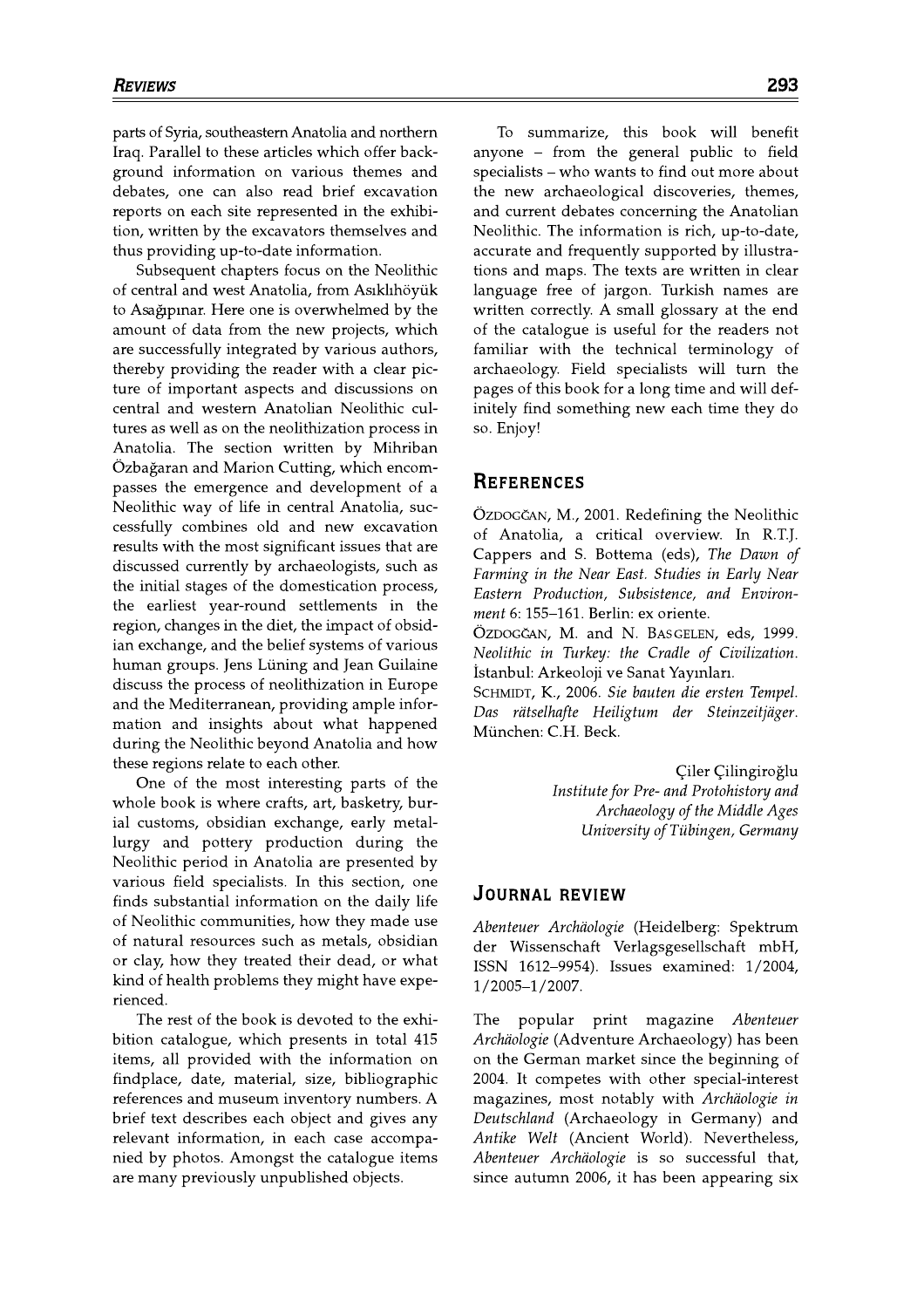instead of four times a year, with a circulation of 17,600 copies.

A journalistic product like this magazine needs to be reviewed by applying primarily journalistic criteria, just as a scientific paper has to be judged by scientific criteria. Writing for non-archaeologists has to be done in a different way from communicating within the discipline. In journalism a good story has to be factually correct, of course. But more important than conveying many facts is to make the reader understand the story. This requires more than just using a simpler language. The writing style has to be more vivid, more emotional, more captivating than in the impersonal, accurate and prosaic world of peer-reviewed journals. Different aspects of an issue may become relevant in journalism. Possibly something that may be important to the archaeologist cannot be communicated in an adequate way and therefore has to be simplified or even omitted. Again, in journalism only a story that really reaches the recipient is a good story. Therefore it might happen that a story that is brilliant from a scientific point of view is nevertheless unsuitable for the mass media.

'First-hand knowledge' is both the slogan and the promise of Abenteuer Archäologie, a member of the Spektrum der Wissenschaft magazine group (Spektrum der Wissenschaft is the German edition of Scientific American). The authors are archaeologists who report on their own fields of expertise, science journalists with a degree in archaeology, and the editors of Abenteuer Archäologie, who are also specialized in archaeology. A scientific advisory board assists the editorial work. As to the target market of the magazine, editor Joachim Schüring, whom I interviewed in July 2006, says: 'we are addressing everyone who is interested in human history and in the exploration of cultures: professional scientists, hobby archaeologists, interested laymen. Our aim is to make such a broad target group feel comfortable with our magazine'.

Each issue of 98 pages has a special focus to which several different articles are devoted but there are also articles on topics beyond the chosen focus. Issue 1/2005, for example, has features about underwater archaeology, Tikal, prehistoric trepanation, a medieval recipe, a travelogue from Peru and Korean scripture. Such sequences are no coincidence. The journalists aim at an entertaining mix, says Schüring: 'we try to produce issues as manifold as possible. We may actually consider: we already have three articles about the Romans in the upcoming issue, now we should put in something different, for example about Mesoamerica'. Besides the major articles, Abenteuer Archäologie has several sections that reappear in most issues. There are: short, current reports on recent research; explanations of archaeological techniques; ancient recipes and their respective background; re-narrated ancient stories in today's language; and picture-oriented pieces about current exhibitions. There is also a prominent section labelled 'DAI International', which is the result of cooperation between the magazine and the German Archaeological Institute (DAI), featuring articles about the DAI's current research projects.

Clearly designed maps accompany features dealing with specific regions and major topics are introduced with at least one fullpage picture, if not a double-page spread. There are some visually powerful pictures, such as of beautiful landscapes or underwater archaeologists at work. Unfortunately, from a journalistic point of view, quite a few photos are rather impersonal. In issue  $4/2005$ , for instance, 54 pictures merely present ruins or objects – a very academic use of imagery. There are only nine photos in this issue which also show people, thus endowing the image with a certain emotional touch and creating human interest - normally an important aspect in journalism.

While there are gripping reports and fascinating articles, several texts are written in a rather academic style demanding persistence from the reader. The research history and dates of birth and death of each mentioned person in several articles do not make for a lively style of writing either. Explanations of terms are offered rather randomly: whereas the term 'Neolithic' is explained in one article, other articles imply knowledge of terms like 'bituminous', 'Cretaceous', or 'Nestorianic'. Such texts resemble simplified versions of scientific presentations. The textual heterogeneity in each issue may, of course, be due to the different kinds of author - from scientists to journalists.

This leads us to one of the main challenges the editors have to face. Transferring the often factual language of scientists into an exciting text suitable for the different audiences the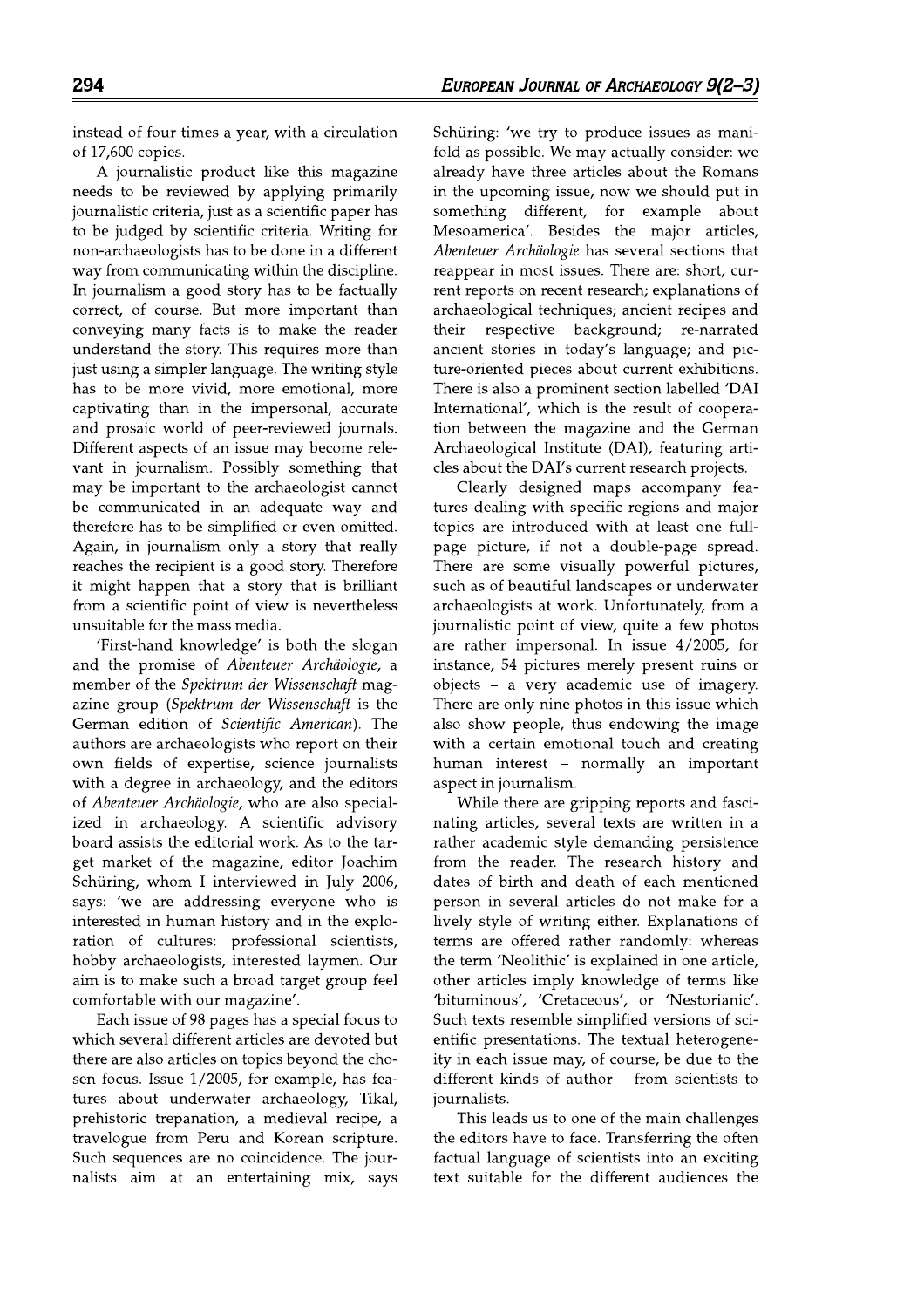magazine addresses. Schüring confirms: 'to take this step  $-$  from the results of intensive research towards a generally understandable story - seems enormously difficult for some archaeologists. For us, who are inviting such scientists as authors, this always means a balancing act; inducing the scientist to take this step, but not putting him or her off by the comprehensive editing sometimes needed'. However, the editors do not always succeed in adapting such articles to the needs of a general audience. Occasionally, texts and pictures still reveal that the respective author did not sufficiently have the readers in mind. For example, archaeologist Hans-Georg Hüttel writes in issue 2/2005 (pp. 32-37) about a Mongolian palace in Karakorum and considers whether or not this site was Ögödei Khan's residence. Hüttel describes the history of research at great length and mentions countless details that are only tangentially relevant. What is more, Hüttel writes in a prosaic language that is probably meant to demonstrate the 'scientific' character of the text. Yet from a rhetorical point of view, the text does not succeed in catching the attention of a non-expert.

Would it be better if archaeologists did not write journalistic pieces? Or are there reasons why the scientist who reports on her or his own research is in fact the best author for Abenteuer Archäologie? Nobody knows the facts as well as the scientific expert. No one could describe the circumstances of a discovery as authentically as the researcher. These are good points for preferring the scientist. The science journalist, on the other hand, knows the audience's interests better and is skilled in using different linguistic means and perspectives. A journalist narrates and integrates a story in a broader social context. He or she writes – ideally – with a critical distance towards the subject being described and thereby gives the reader all the information needed to arrive at his or her own opinion. An unambiguous answer on whether the scientist or the science journalist is the better author is, therefore, not possible. It has to be clear though that scientists writing for the mass media have to accept certain journalistic conventions of writing, and thus need to adapt to a completely different discourse from the academic conventions they may be used to. In the case Abenteuer Archäologie, not all of its authors have taken this to heart. The magazine's benefit of offering

'first-hand knowledge' is, therefore, in fact a mixed blessing.

Finally, where is the magazine located between the respective priorities of archaeology, journalism, and the audience? As Schüring subsumes: 'we see ourselves as mediators between 'real' science and the interested lay person. This means, we break each article a scientist wrote for us journalistically down to a commonly understandable level'. Describing the journalist as somebody who 'translates' the scientist's statements and transmits them to an illiterate but curious lay audience corresponds to the traditional concept of popularizing science, that since the seventies has also been known as the 'deficit model' (it describes missing scientific literacy as a deficit). According to this model, journalism is ultimately not respected as an autonomous discourse and journalists are merely seen as translators and PR agents for science (cf. Weingart 2001:233–236). However, this 'deficit model' has been falling short of expectations and has not been leading to the desired success in communicating science effectively to wide audiences (Nowotny 2004). As Matthias Kohring (2005:172), an expert in communication theory, states: 'the traditional "deficit model" of scientific literacy... is seen as completely unsuitable for grasping the social context in which the production and the usage of scientific knowledge are embedded'. Nevertheless, some archaeologists, possibly including the magazine's editors, still follow the traditional concept of popularization and thus regard Abenteuer Archäologie partly as a PR instrument for increasing the public approval of scientific archaeology. One manifestation of this attitude is the journal's regular section 'DAI International', which in effect constitutes an outsourcing of journalistic responsibility to an organization with its own aims and PR interests.

Within the niche of the special interest magazine market, the old tradition of popularization and of archaeologists educating the general audience with support of the journalist is thus still existent. Abenteuer Archäologie does not represent a science journalism that is observing and occasionally critiquing science. Instead it is a window that archaeologists and museum curators open up to interested audiences who are keen to look into the scientific discipline. Given that aim, it is surprising that the magazine does not use all the available journalistic techniques to address lay audiences